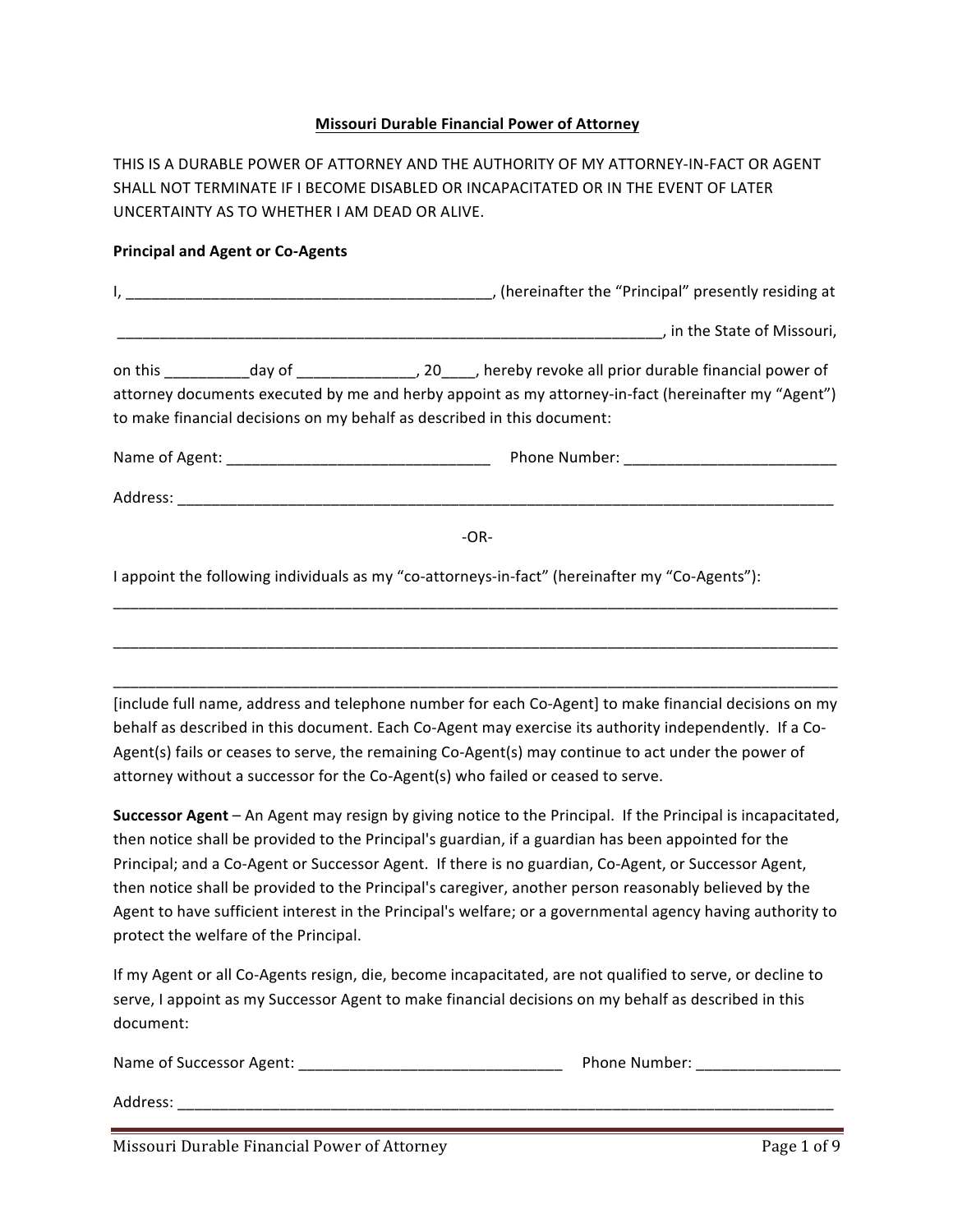My Successor Agent has the same authority as that granted to the original Agent or Co-Agents; and may not act until the predecessor Agent or Co-Agents have resigned, have died, have become incapacitated, or are no longer qualified to serve, or have declined to serve. A Successor Agent who is named in a power of attorney to succeed an Agent or Co-Agents who have failed or ceased to serve is not liable for the actions taken by a previous Agent or Co-Agents. The use of the term "Agent" applies to Co-Agent(s) and Successor Agent(s).

**Nomination of Guardian / Conservator** – If there is ever a need for me to have a conservator or guardian of my estate or person, I nominate the above individual(s) named in "Principal and Agent or Co-Agents" and "Successor Agent" to serve in that capacity in the same order of preference unless the court finds good cause for the above named individuals not to act in that capacity.

**Governing Law** – This Durable Financial Power of Attorney and the actions of my Agent are governed by the laws of the State of Missouri. My Agent should review the Title XXVI Trade and Commerce, Chapter 404 Transfers to Minors — Personal Custodian and Durable Power of Attorney, Sections 404.700 through 404.737and all other relevant laws to ensure the Agent's conduct is in compliance with the laws of the State of Missouri.

**Effective Date** – This Durable Financial Power of Attorney is exercisable when executed will continue until my death or revocation. This Durable Financial Power of Attorney is not terminated by subsequent incapacity of the Principal except as provided in Chapter 404, Missouri Revised Statutes.

**Agent's Duties** – An Agent is a fiduciary and once has accepted appointment must act only within the scope of authority granted in the power of attorney. In exercising that authority, the Agent may not act contrary to the Principal's reasonable expectations actually known by the Agent; must act in good faith; may not act in a manner that is contrary to the Principal's best interest; and must attempt to preserve the Principal's estate plan, to the extent actually known by the Agent, if preserving the plan is consistent with the Principal's best interest based on all relevant factors, including: the value and nature of the Principal's property; the Principal's foreseeable obligations and need for maintenance; minimization of taxes, including income, estate, inheritance, generation-skipping transfer, and gift taxes; eligibility for a benefit, a program, or assistance under a statute or rule; and the Principal's personal history of making or joining in making gifts.

The Agent must keep a record of all receipts, disbursements, and transactions made on behalf of the Principal. An Agent is not required to disclose receipts, disbursements, transactions conducted on behalf of the Principal, or safe-deposit box inventories, unless ordered by a court or requested by the Principal, a court-appointed guardian, another fiduciary acting for the Principal, a governmental agency having authority to protect the welfare of the Principal, or, upon the death of the Principal, by the personal representative or successor in interest of the Principal's estate. If requested, the Agent must comply with the request within 60 days or provide a writing or other record substantiating why additional time is needed and comply with the request within an additional 60 days.

An Agent who has accepted appointment shall act loyally for the sole benefit of the Principal; act so as not to create a conflict of interest that impairs the Agent's ability to act impartially in the Principal's best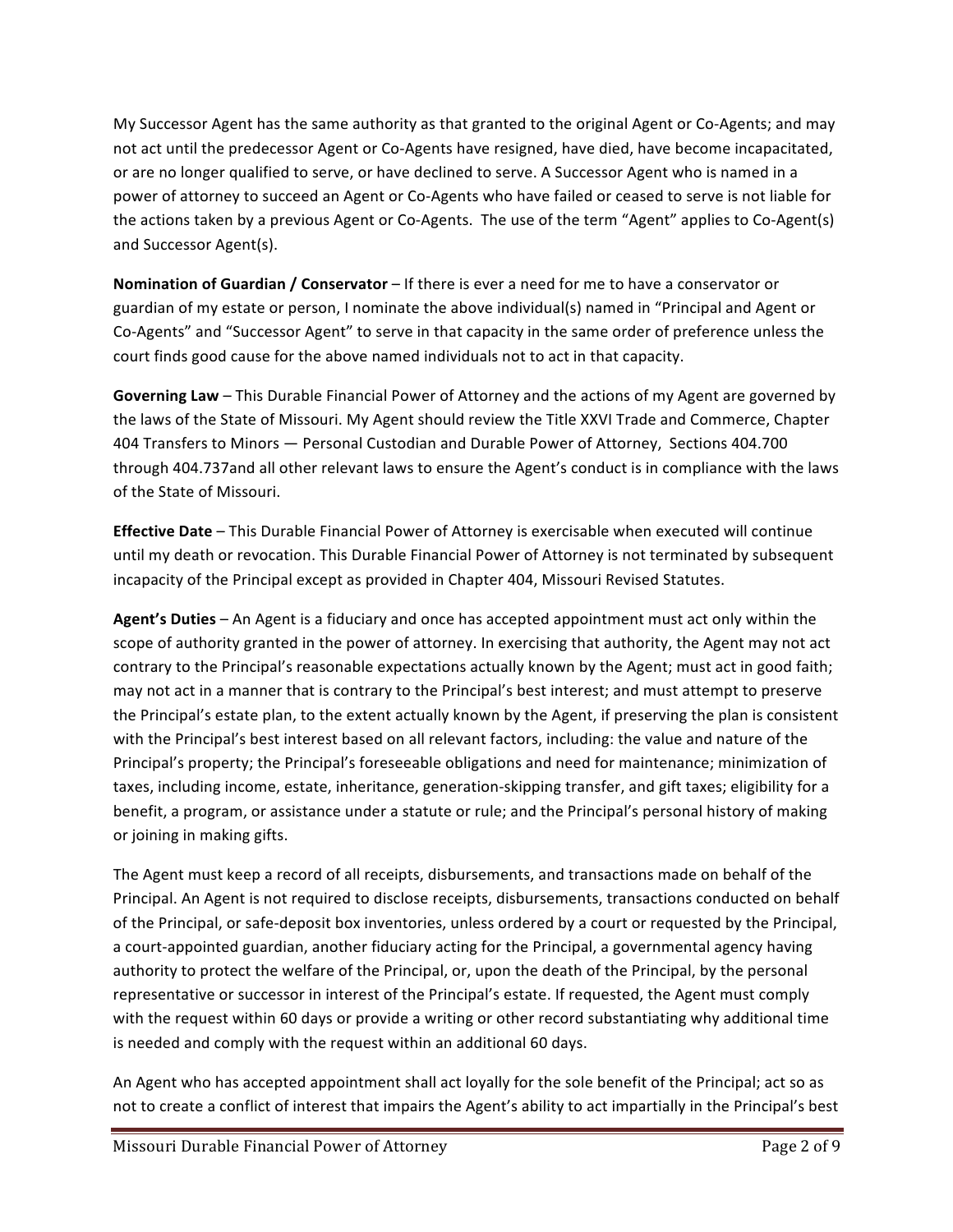interest; act with the care, competence, and diligence ordinarily exercised by Agents in similar circumstances; and cooperate with a person who has authority to make health care decisions for the Principal in order to carry out the Principal's reasonable expectations to the extent actually known by the Agent and, otherwise, act in the Principal's best interest. The Agent is not liable for any acts or decisions made by the Agent in good faith and under the power of attorney

An Agent who acts in good faith is not liable to any beneficiary of the Principal's estate plan for failure to preserve the plan. Absent a breach of duty to the Principal, an Agent is not liable if the value of the Principal's property declines. If an Agent is selected by the Principal because of special skills or expertise possessed by the Agent or in reliance on the Agent's representation that the Agent has special skills or expertise, the special skills or expertise must be considered in determining whether the Agent has acted with care, competence, and diligence under the circumstances.

**Delegation** – My Agent from time to time may revocably delegate any or all of the powers granted in this durable power of attorney to one or more qualified persons but the Agent making the delegation shall remain responsible to the Principal for the exercise or non-exercise of the powers delegated, in accordance with section 404.723 of the Missouri Revised Statutes.

Agent's Powers - My Agent shall have the authority, acting under this power of attorney, to do each and every action or power which an adult who is non-disabled and non-incapacitated may carry out through an Agent specifically authorized in the premises, with respect to any and all matters whatsoever, except as provided in "Specially Granted Agent Powers." The Principal shall initial next to each power that the Principal authorizes the Agent to have and shall strike through any power that the Principal does not authorize the Agent to have:

**\_\_\_\_\_\_\_\_\_\_ (a) Real estate transactions.** The Agent is authorized to: buy, sell, exchange, rent and lease real estate; collect all rent, sale proceeds and earnings from real estate; convey, assign and accept title to real estate; grant easements, create conditions and release rights of homestead with respect to real estate; create land trusts and exercise all powers under land trusts; hold, possess, maintain, repair, improve, subdivide, manage, operate and insure real estate; pay, contest, protest and compromise real estate taxes and assessments; and, in general, exercise all powers with respect to real estate which the Principal could if present and under no disability.

**(b) Financial institution transactions.** The Agent is authorized to: open, close, continue and control all accounts and deposits in any type of financial institution (which term includes, without limitation, banks, trust companies, savings and building and loan associations, credit unions and brokerage firms); deposit in and withdraw from and write checks on any financial institution account or deposit; and, in general, exercise all powers with respect to financial institution transactions which the Principal could if present and under no disability. This authorization shall also apply to any Totten Trust, Payable on Death Account, or comparable trust account arrangement where the terms of such trust are contained entirely on the financial institution's signature card, insofar as an Agent shall be permitted to withdraw income or Principal from such account; and, in general, exercise all powers with respect to financial institution transactions which the Principal could if present and under no disability.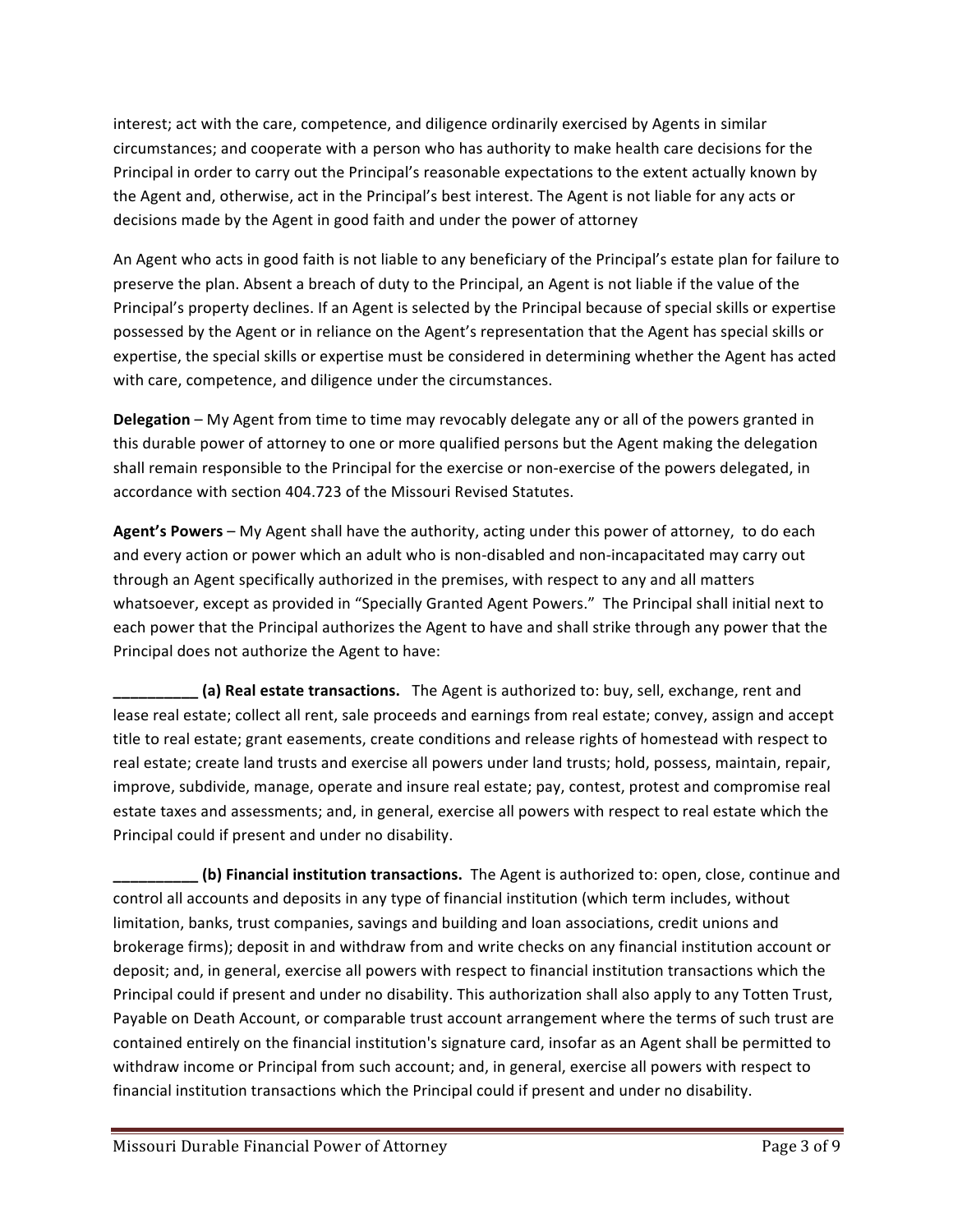**(c)** Stock and bond transactions. The Agent is authorized to: buy and sell all types of securities (which term includes, without limitation, stocks, bonds, mutual funds and all other types of investment securities and financial instruments); collect, hold and safekeep all dividends, interest, earnings, proceeds of sale, distributions, shares, certificates and other evidences of ownership paid or distributed with respect to securities; exercise all voting rights with respect to securities in person or by proxy, enter into voting trusts and consent to limitations on the right to vote; and, in general, exercise all powers with respect to securities which the Principal could if present and under no disability.

**L** (d) Tangible personal property transactions. The Agent is authorized to: buy and sell, lease, exchange, collect, possess and take title to all tangible personal property; move, store, ship, restore, maintain, repair, improve, manage, preserve, insure and safekeep tangible personal property; and, in general, exercise all powers with respect to tangible personal property which the Principal could if present and under no disability.

**Le) Safe deposit box transactions**. The Agent is authorized to: open, continue and have access to all safe deposit boxes; sign, renew, release or terminate any safe deposit contract; drill or surrender any safe deposit box; and, in general, exercise all powers with respect to safe deposit matters which the Principal could if present and under no disability.

**(f)** Insurance and annuity transactions. The Agent is authorized to: procure, acquire, continue, renew, terminate or otherwise deal with any type of insurance or annuity contract (which terms include, without limitation, life, accident, health, disability, automobile casualty, property or liability insurance); pay premiums or assessments on or surrender and collect all distributions, proceeds or benefits payable under any insurance or annuity contract; and, in general, exercise all powers with respect to insurance and annuity contracts which the Principal could if present and under no disability.

**(g)** Retirement plan transactions. The Agent is authorized to: contribute to, withdraw from and deposit funds in any type of retirement plan (which term includes, without limitation, any tax qualified or nonqualified pension, profit sharing, stock bonus, employee savings and other retirement plan, individual retirement account, deferred compensation plan and any other type of employee benefit plan); select and change payment options for the Principal under any retirement plan; make rollover contributions from any retirement plan to other retirement plans or individual retirement accounts; exercise all investment powers available under any type of self-directed retirement plan; and, in general, exercise all powers with respect to retirement plans and retirement plan account balances which the Principal could if present and under no disability.

**(h)** Social Security, unemployment and military service benefits. The Agent is authorized to: prepare, sign and file any claim or application for Social Security, unemployment or military service benefits; sue for, settle or abandon any claims to any benefit or assistance under any federal, state, local or foreign statute or regulation; control, deposit to any account, collect, receipt for, and take title to and hold all benefits under any Social Security, unemployment, military service or other state, federal, local or foreign statute or regulation; and, in general, exercise all powers with respect to Social Security,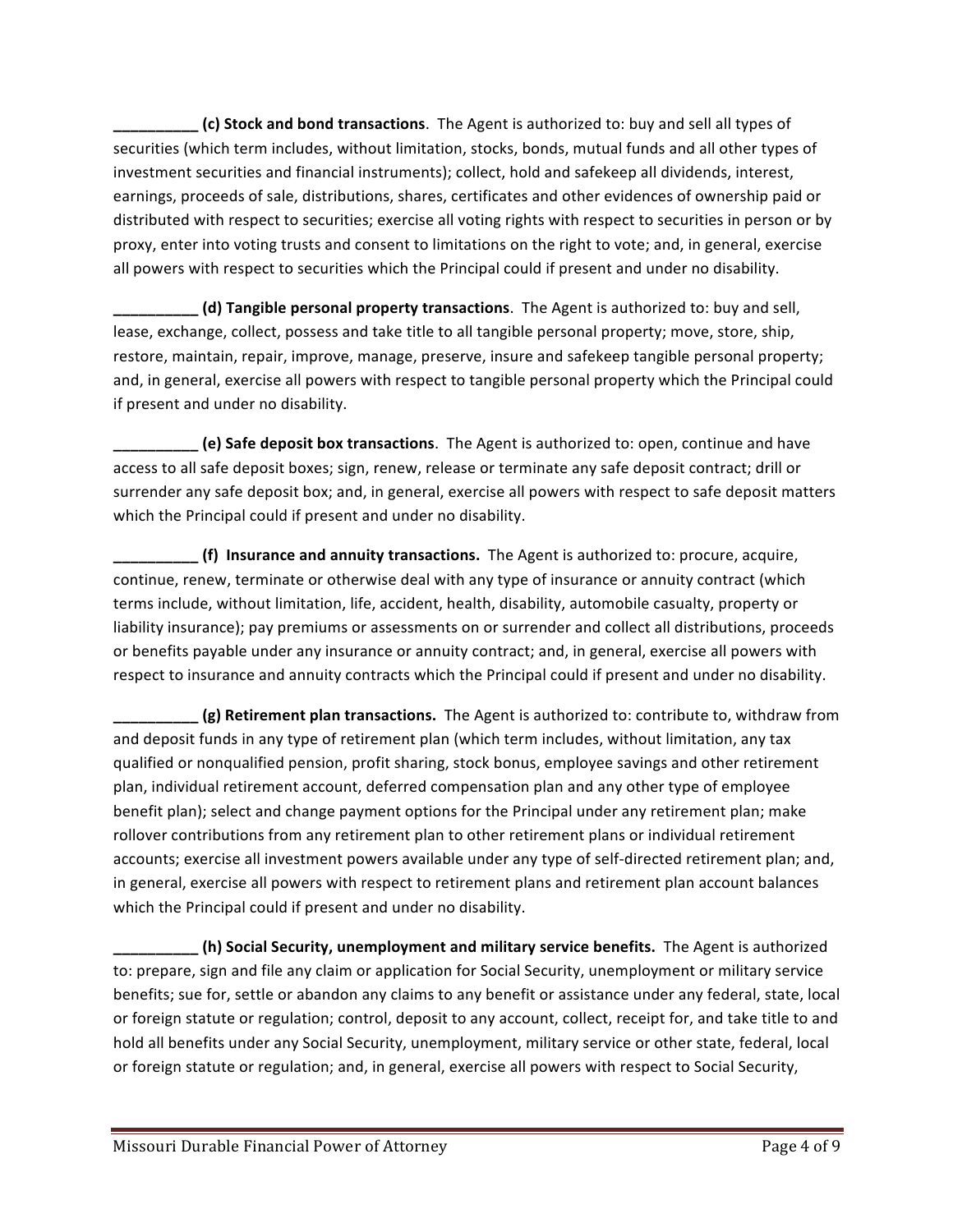unemployment, military service and governmental benefits which the Principal could if present and under no disability.

**(i)** Tax matters. The Agent is authorized to: sign, verify and file all the Principal's federal, state and local income, gift, estate, property and other tax returns, including joint returns and declarations of estimated tax; pay all taxes; claim, sue for and receive all tax refunds; examine and copy all the Principal's tax returns and records; represent the Principal before any federal, state or local revenue agency or taxing body and sign and deliver all tax powers of attorney on behalf of the Principal that may be necessary for such purposes; waive rights and sign all documents on behalf of the Principal as required to settle, pay and determine all tax liabilities; and, in general, exercise all powers with respect to tax matters which the Principal could if present and under no disability.

**(j)** Claims and litigation. The Agent is authorized to: institute, prosecute, defend, abandon, compromise, arbitrate, settle and dispose of any claim in favor of or against the Principal or any property interests of the Principal; collect and receipt for any claim or settlement proceeds and waive or release all rights of the Principal; employ attorneys and others and enter into contingency agreements and other contracts as necessary in connection with litigation; and, in general, exercise all powers with respect to claims and litigation which the Principal could if present and under no disability. This power of attorney does not authorize the Agent to appear in court or any tribunal as an attorney-at-law for the Principal or otherwise to engage in the practice of law without being a licensed attorney who is authorized to practice law.

**(k) Commodity and option transactions.** The Agent is authorized to: buy, sell, exchange, assign, convey, settle and exercise commodities futures contracts and call and put options on stocks and stock indices traded on a regulated options exchange and collect and receipt for all proceeds of any such transactions; establish or continue option accounts for the Principal with any securities or futures broker; and, in general, exercise all powers with respect to commodities and options which the Principal could if present and under no disability.

**\_\_\_\_ (I) Business operations.** The Agent is authorized to: organize or continue and conduct any business (which term includes, without limitation, any farming, manufacturing, service, mining, retailing or other type of business operation) in any form, whether as a proprietorship, joint venture, partnership, corporation, trust or other legal entity; operate, buy, sell, expand, contract, terminate or liquidate any business; direct, control, supervise, manage or participate in the operation of any business and engage, compensate and discharge business managers, employees, Agents, attorneys, accountants and consultants; and, in general, exercise all powers with respect to business interests and operations which the Principal could if present and under no disability.

**\_\_\_\_\_\_\_\_\_\_ (m) Borrowing transactions.** The Agent is authorized to: borrow money; mortgage or pledge any real estate or tangible or intangible personal property as security for such purposes; sign, renew, extend, pay and satisfy any notes or other forms of obligation; and, in present and under no disability.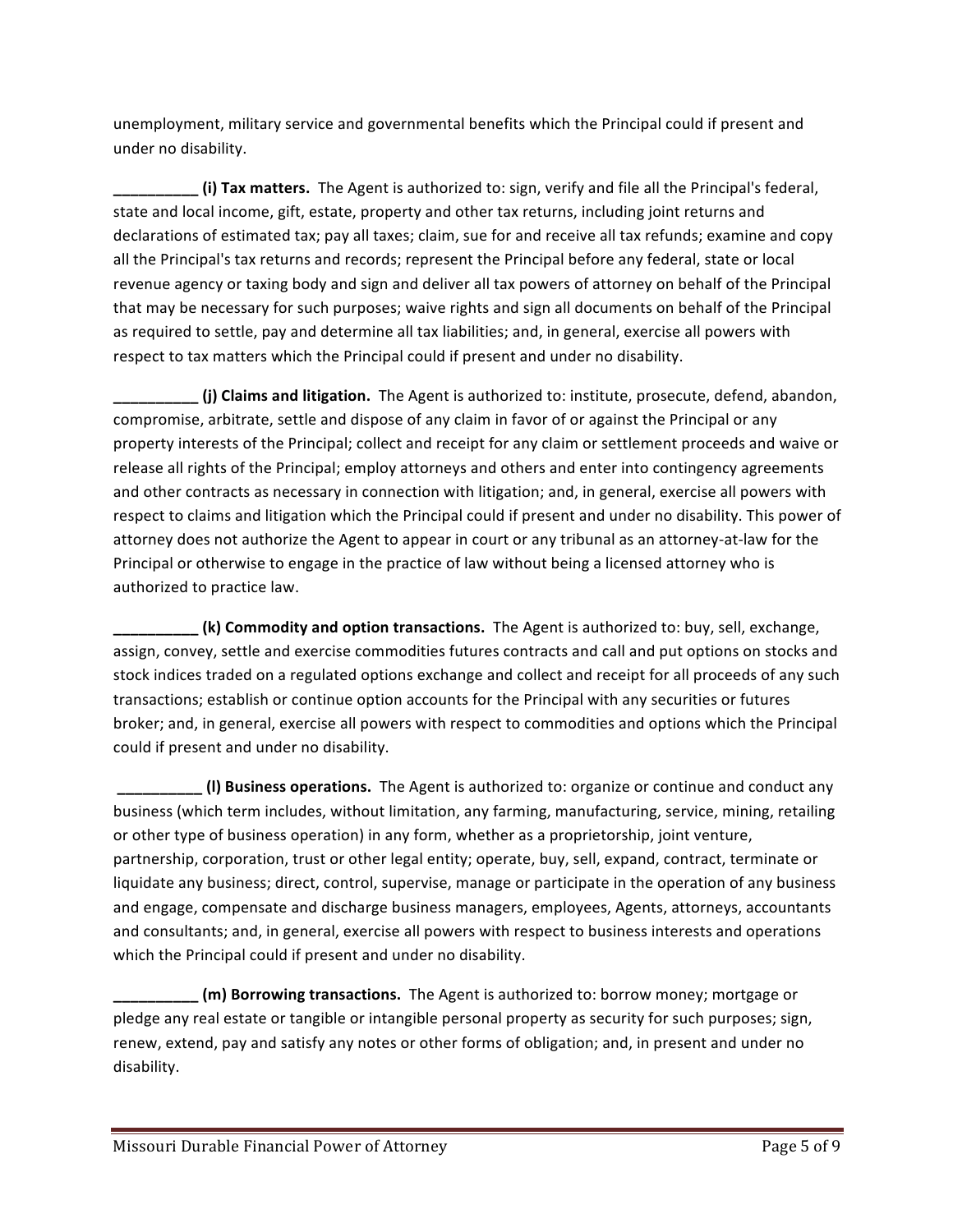**\_\_\_\_\_\_\_\_\_\_ (n) Estate transactions.** The Agent is authorized to: accept, receipt for, exercise, release, reject, renounce, assign, disclaim, demand, sue for, claim and recover any legacy, bequest, devise, gift or other property interest or payment due or payable to or for the Principal; assert any interest in and exercise any power over any trust, estate or property subject to fiduciary control; establish a revocable trust solely for the benefit of the Principal that terminates at the death of the Principal and is then distributable to the legal representative of the estate of the Principal; and, in general, exercise all powers with respect to estates and trusts which the Principal could if present and under no disability; provided, however, that the Agent may not make or change a will and may not revoke or amend a trust revocable or amendable by the Principal or require the trustee of any trust for the benefit of the Principal to pay income or Principal to the Agent unless specific authority to that end is given, and specific reference to the trust is made, in the statutory property power form.

**Specially Granted Agent Powers** – None of the power(s) that the Principal has granted the Agent in "Agent's Powers" subsections (a) through (n) shall be construed to grant power or authority to the Agent to carry out any of the actions described in this section if the actions are expressly enumerated and authorized by the Principal initialing next to each power granted or striking through a power not granted: 

(a) To execute, amend or revoke any trust agreement;

(b) To fund with the Principal's assets any trust not created by the Principal;

\_\_\_\_\_\_ (c) To make or revoke a gift of the Principal's property in trust or otherwise;

(d) To disclaim a gift or devise of property to or for the benefit of the Principal, including but not limited to the ability to disclaim or release any power of appointment granted to the Principal and the ability to disclaim all or part of the Principal's interest in appointive property to the extent authorized under sections 456.970 to 456.1135 of the Missouri Revised Statutes;

\_\_\_\_\_ (e) To create or change survivorship interests in the Principal's property or in property in which the Principal may have an interest; provided, however, that the inclusion of the authority set out in this subsection shall not be necessary in order to grant to an Agent acting under a power of attorney granting general powers with respect to all lawful subjects and purposes the authority to withdraw funds or other property from any account, contract or other similar arrangement held in the names of the Principal and one or more other persons with any financial institution, brokerage company or other depository to the same extent that the Principal would be authorized to do if the Principal were present, not disabled or incapacitated, and seeking to act in the Principal's own behalf;

\_\_\_\_\_ (f) To designate or change the designation of beneficiaries to receive any property, benefit or contract right on the Principal's death;

 $\frac{1}{\sqrt{2}}$  (g) To give or withhold consent to an autopsy or postmortem examination;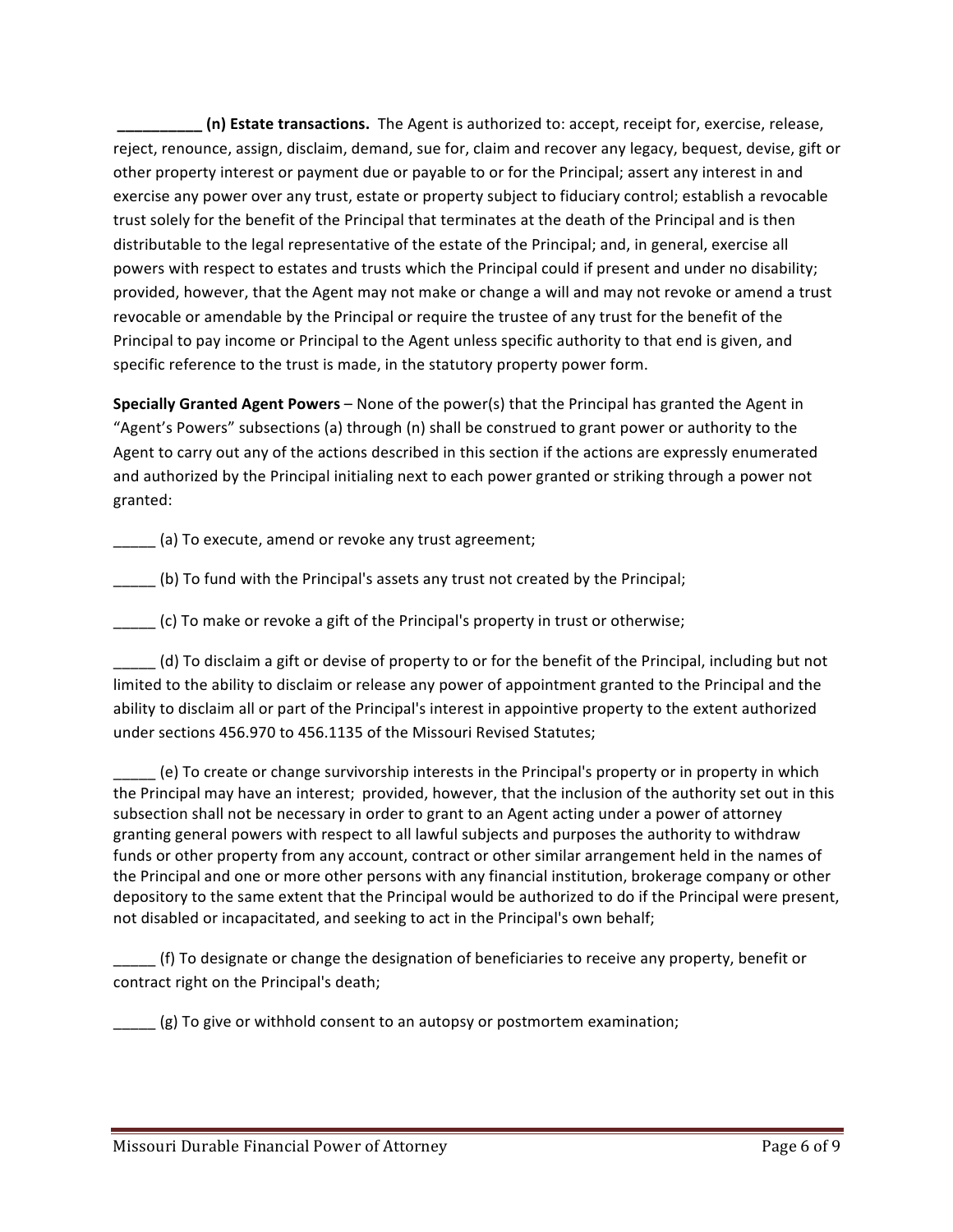\_\_\_\_\_ (h) To make an anatomical gift of, or prohibit an anatomical gift of, all or part of the Principal's body under the Revised Uniform Anatomical Gift Act or to exercise the right of sepulcher over the Principal's body under section 194.119 of the Missouri Revised Statutes;

(i) To nominate a guardian or conservator for the Principal, and the Agent may nominate himself or herself as such:

\_\_\_\_\_ (j) To designate one or more substitute or successor or additional Agents [if you named a Successor Agent you must initial this power];

(k) To exercise, to revoke or amend the release of, or to contract to exercise or not to exercise, any power of appointment granted to the Principal to the extent authorized under sections 456.970 to 456.1135 of the Missouri Revised Statutes;

**Powers Not Granted to Agent** – No durable power of attorney that delegates general powers, may delegate or grant power or authority to an Agent to do or carry out any of the following actions for the Principal:

(1) To make, publish, declare, amend or revoke a will for the Principal;

(2) To make, execute, modify or revoke a living will declaration for the Principal;

(3) To require the Principal, against his or her will, to take any action or to refrain from taking any action; or

(4) To carry out any actions specifically forbidden by the Principal while not under any disability or incapacity.

**Third Parties** – The Agent shall have the power, to make, execute and deliver to or for the benefit of or at the request of a third person, who is requested to rely upon an action of the attorney in fact, an agreement indemnifying and holding harmless any third person or persons from any liability, claims or expenses, including legal expenses, incurred by any such third person by reason of acting or refraining from acting pursuant to the request of the Agent, and such indemnity agreement shall be binding upon the Principal who has executed such power of attorney and upon the Principal's successor or successors in interest. No such indemnity agreement shall protect any third person from any liability, claims or expenses incurred by reason of the fact that, and to the extent that, the third person has honored the power of attorney for actions outside the scope of authority granted by the power of attorney. In addition, the Agent has complete discretion to employ and compensate real estate Agents, brokers, attorneys, accountants and sub-agents of all types to represent and act for the Principal in any and all matters, including tax matters involving the United States government or any other government or taxing entity, including, but not limited to, the execution of supplemental or additional powers of attorney in the name of the Principal in form that may be required or preferred by any such taxing entity or other third person, and to deal with any or all third persons in the name of the Principal without limitation. However, no such supplemental or additional power of attorney shall broaden the scope of authority granted to the Agent in the original power of attorney executed by the Principal.

**Reimbursement and Compensation of Agent** – An Agent is entitled to reasonable compensation for services rendered to the Principal as Agent and reimbursement for reasonable expenses incurred as a result of acting as Agent for the Principal.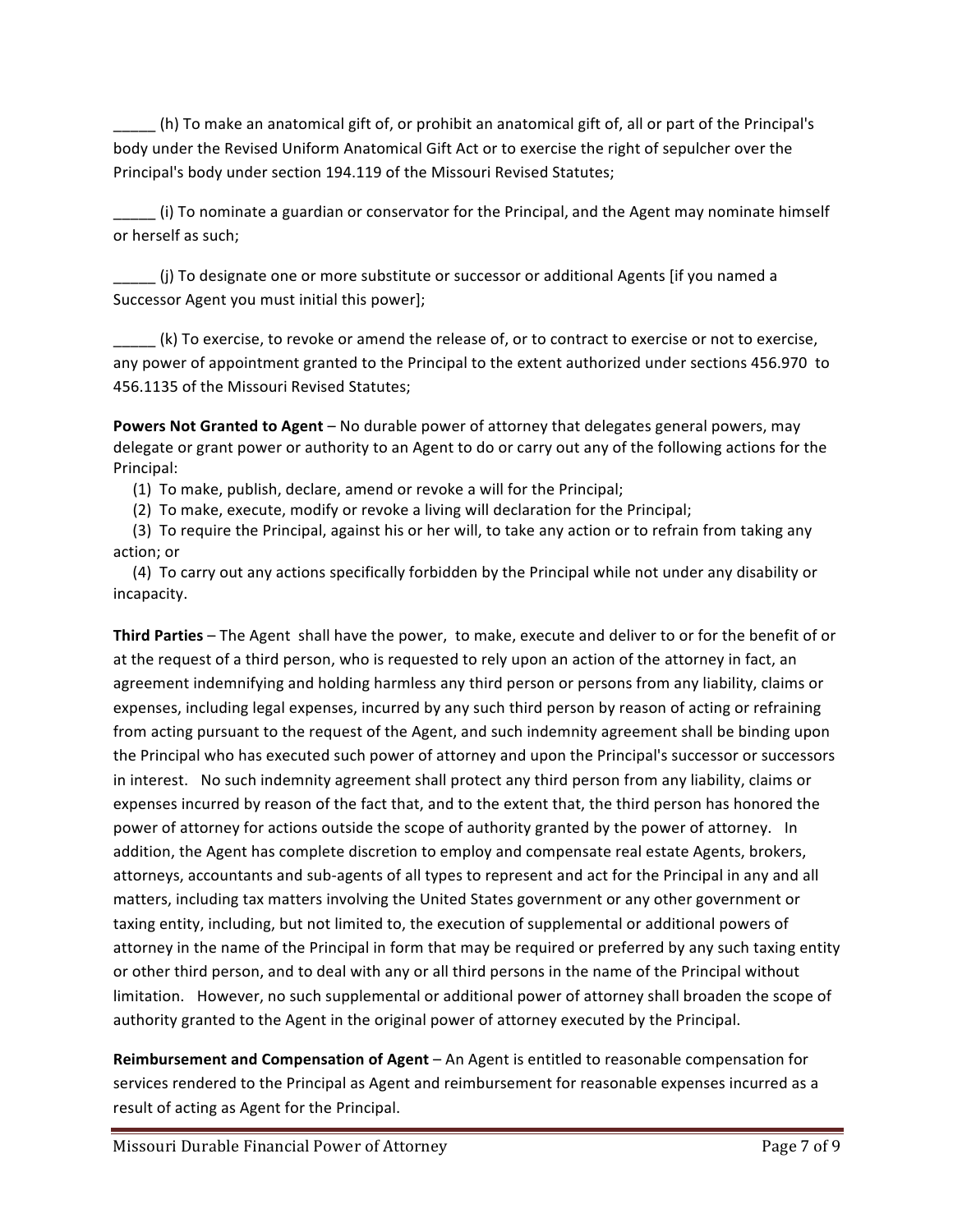**Agent's Acceptance of Appointment**— A person accepts appointment as an Agent by exercising authority or performing duties as an Agent or by any other assertion or conduct indicating acceptance. The scope of an Agent's acceptance is limited to those aspects of the power of attorney for which the Agent's assertions or conduct reasonably manifests acceptance.

**Exoneration of Agent and Agent's Liability**—The Agent is not liable for any acts or decisions made by the Agent in good faith and under the power of attorney. The Agent shall not be relieved of liability for breach of a duty committed dishonestly, with improper motive, or with reckless indifference to the purposes of the power of attorney or the best interest of the Principal. Further, the Agent will not be relieved of liability that results from an abuse of a confidential or fiduciary relationship with the Principal. An Agent who violates this part is liable to the Principal or the Principal's successors in interest for the amount required to:

(1) Restore the value of the Principal's property to what it would have been had the violation not occurred; and

(2) Reimburse the Principal or the Principal's successors in interest for the attorney's fees and costs paid from the Principal's funds on the Agent's behalf in defense of the Agent's actions.

**Agent's Resignation**— An Agent may resign by giving notice to the Principal, to the guardian if the Principal is incapacitated and one has been appointed for the Principal, and to any Co-Agent, or if none, the Successor Agent.

\*\*\*\*\*\*\*\*\* \*\*\*\*\*\*\*\*\* \*\*\*\*\*\*\*\*\* \*\*\*\*\*\*\*\*\* \*\*\*\*\*\*\*\*\* \*\*\*\*\*\*\*\*\* \*\*\*\*\*\*\*\*\* \*\*\*\*\*\*\*\*\* \*\*\*\*\*\*\*\*\* \*\*\*\*\*\*\*\*\* \*\*\*\*\*\*\*\*\* \*\*\*\*\*\*\*\*\* \*\*\*\*\*\*\*\*\*